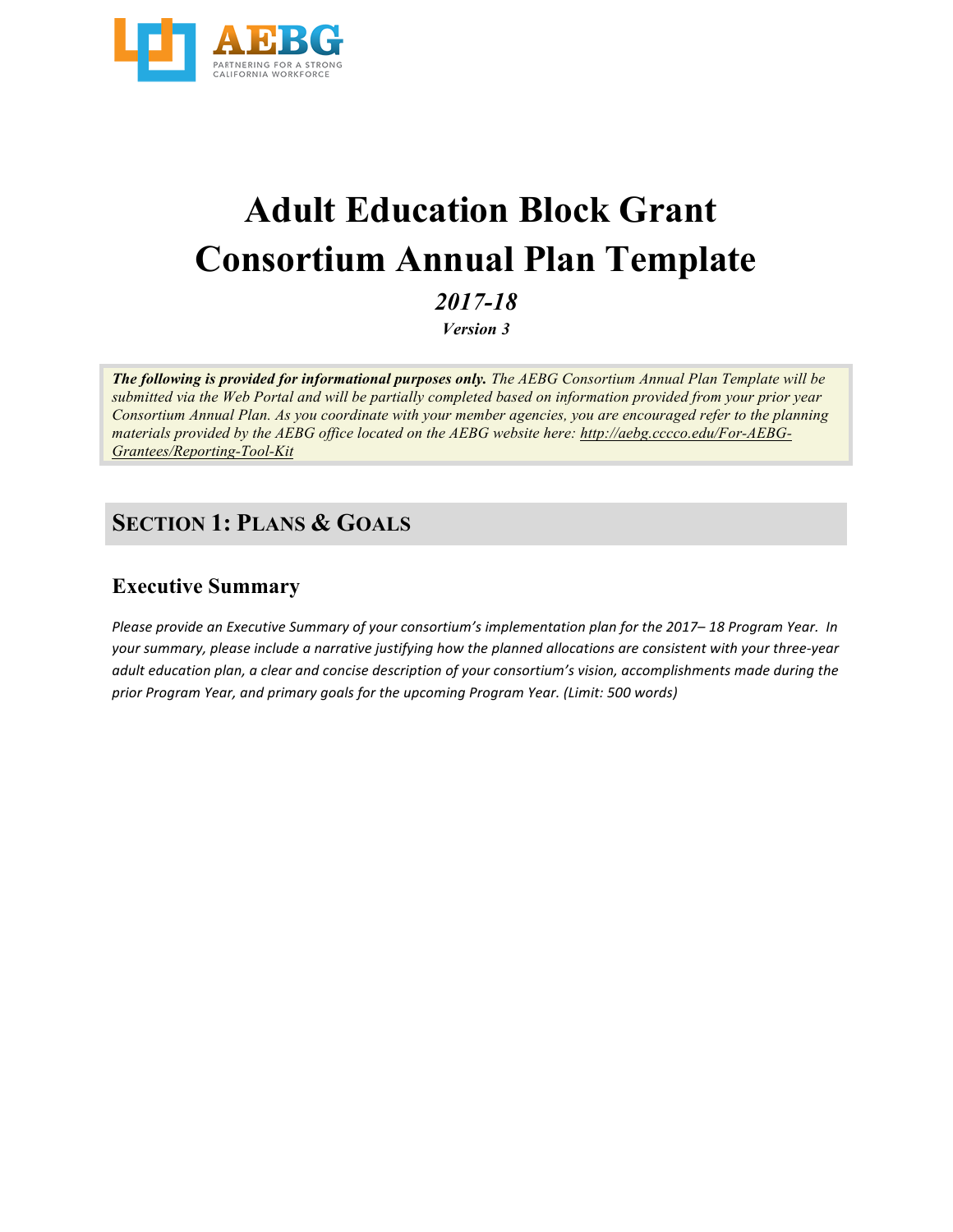

- Continue to develop a working partnership among the four Consortium members that is defined as cohesive, collaborative, and cooperative and with a focus on student success.
- Continue to expand community awareness of adult education system opportunities for academic and career advancement.
- Continue to provide support and guidance to our Program Director who will serve as staff to the Consortium.
- Restructure the Steering Committee looking at best practices to work through the recommended distribution of the Consortium funds among the four members, continue the development and implementation of work plans, and provide coordination between the members involved.
- Develop and implement a data dashboard with a standard set of metrics for state reporting and for consortium needs (measuring improvement in enrollment, literacy skills, gainful employment, etc).
- Develop a plan to expand adult education services in the Santa Cruz area with a special focus on underserved areas such as the San Lorenzo Valley in North County; strengthen partnerships with CBOs and explore unique/new access points in existing service areas.
- Align CTE, basic skills, and ESL pathways across our member institutions and expand ESL course offerings, including bridge classes, to meet community needs and help students transition to the postsecondary institution or workplace.
- Evaluate the effectiveness of the FY17-18 direct funding model option for our consortium and seek to implement an effective fiscal model for FY18-19.
- Implement professional development activities centered on adult learning theory, CASAS assessment, technology application, and other best practices in adult learning.
- Continue to articulate pathways in ESL, Basic Skills and CTE and facilitate improved communication & coordination among counselors/advisors of different consortium members.
- Development of a comprehensive outreach & counseling plan for adult learners for transitional pathways to post-secondary institution or gainful employment.
- Evaluate sustainability models for adult education system in terms of maintaining and expanding classes and services.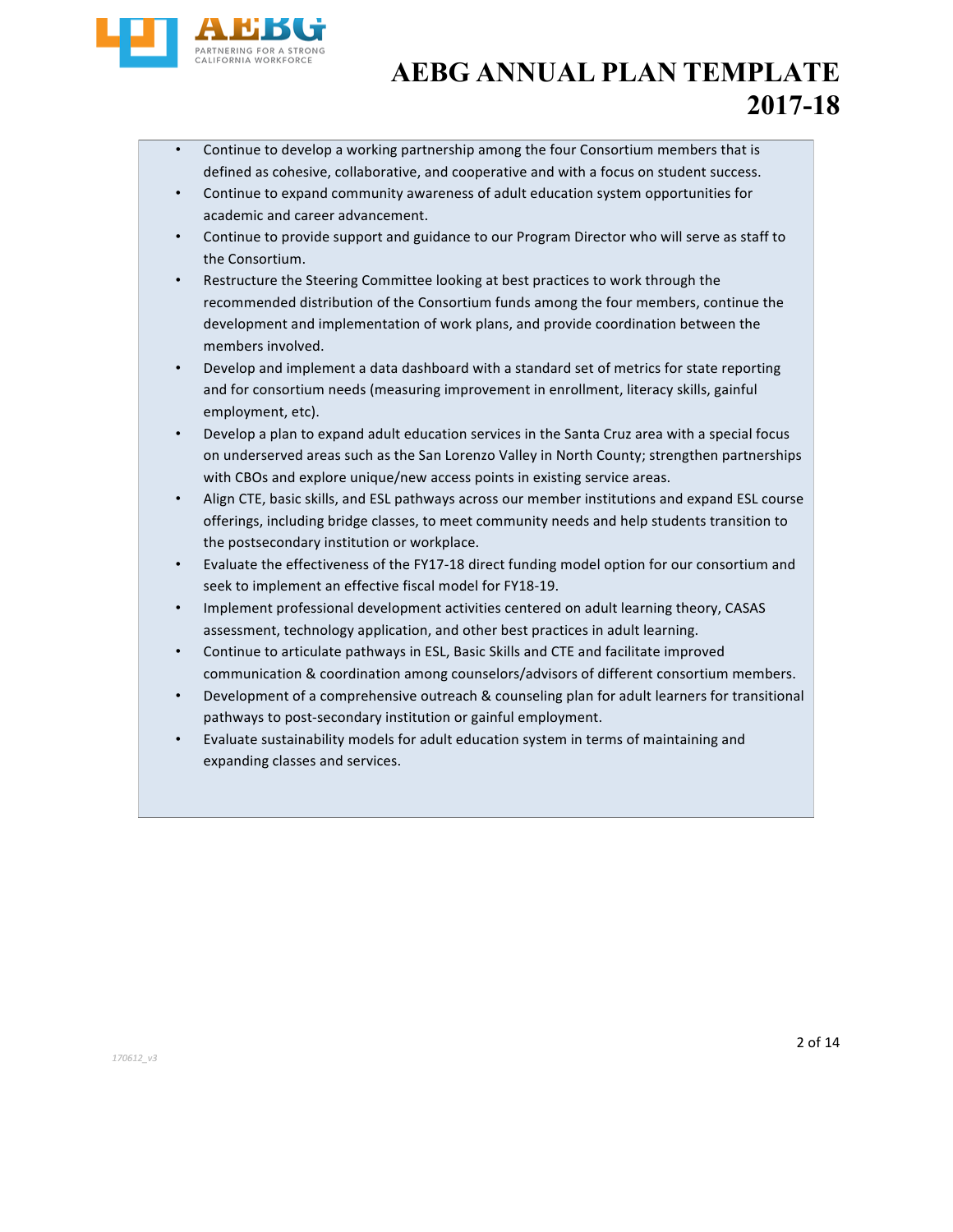

### **Meeting Regional Needs**

*What are the primary gaps* / needs in your region? How are you meeting the adult education need and identifying the gaps or deficit in your region? Please provide the reasons for the gap between the need in the region and the types and levels of adult education services currently being offered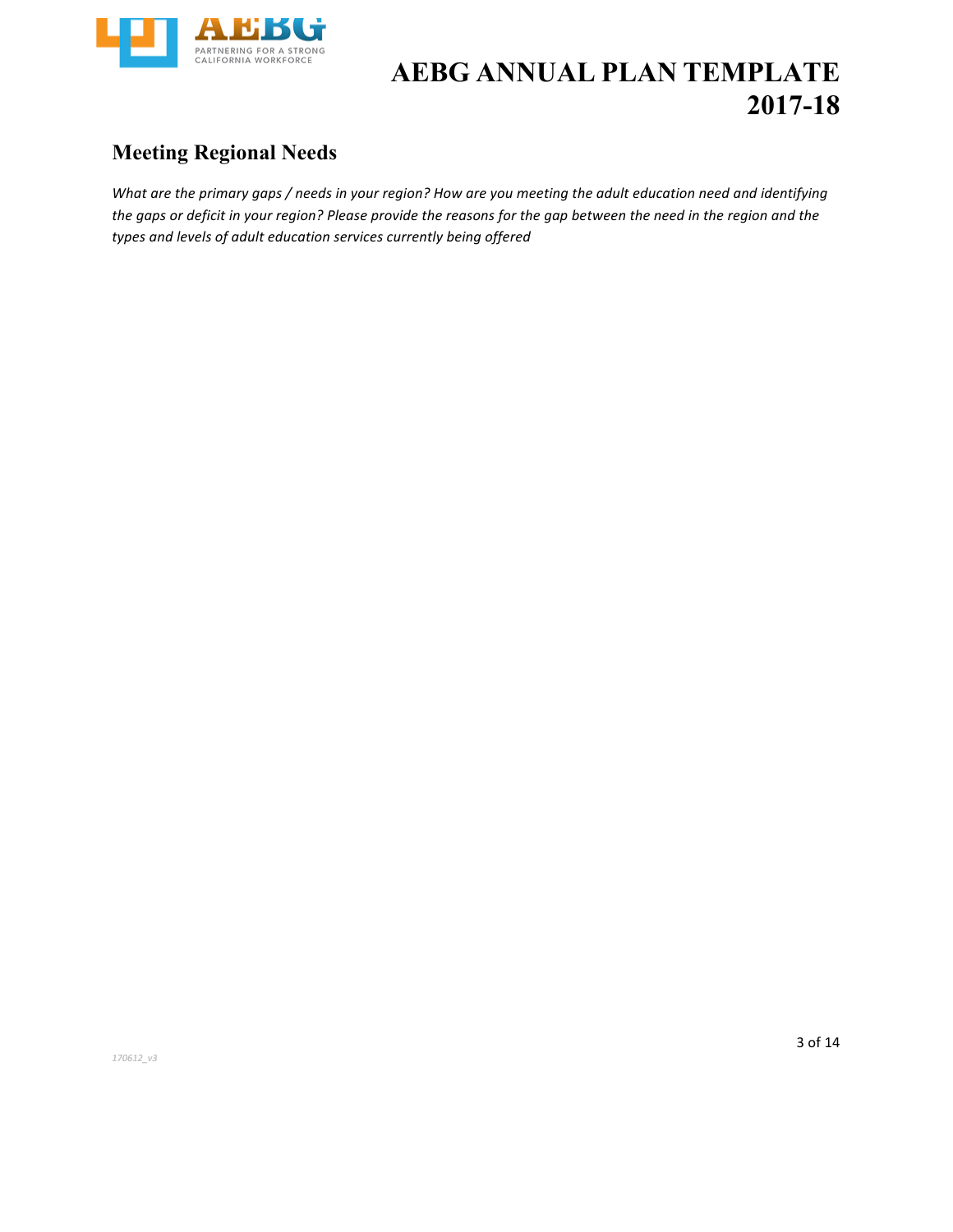

| #              | Gaps in service / regional needs                                                                                                                                            | How do you know? What resources did<br>you use to identify these gaps?                                                                                                                                                               | How will you measure effectiveness /<br>progress toward meeting this need? Please<br>be sure to indicate any local indicators<br>planned for measuring student progress.                                                                                                                                                                                                                                                                                                   |
|----------------|-----------------------------------------------------------------------------------------------------------------------------------------------------------------------------|--------------------------------------------------------------------------------------------------------------------------------------------------------------------------------------------------------------------------------------|----------------------------------------------------------------------------------------------------------------------------------------------------------------------------------------------------------------------------------------------------------------------------------------------------------------------------------------------------------------------------------------------------------------------------------------------------------------------------|
| 1              | Lack of awareness of regional<br>adult system; need for<br>integrated information<br>regarding programming,<br>outreach, community<br>awareness and<br>counseling/advising. | <b>Conclusions of Steering</b><br>Committee members from<br>interacting with key agencies,<br>students, and community<br>members.                                                                                                    | Surveying increased awareness of<br>GOAL and AE initiatives; increased<br># of students enrolled in aligned<br>pathways (ESL, CTE); increased<br>knowledge of on and off-ramps<br>between education and career<br>pathways; consistency of<br>messaging through marketing by all<br>consortia members; at least one<br>collaborative (AE/CC) community<br>event promoting educational<br>opportunities (education fair) for<br>adults and bridges to CC and<br>employment. |
| $\overline{2}$ | Need to expand Adult<br>Education (AE) services for HS<br>equivalency in San Lorenzo<br>Valley & under-represented<br>areas in North County.                                | Identified potential students<br>and lack of services in the North<br>County; identify dropout rates<br>for adults in North County<br>(SLVHS, SVHS).                                                                                 | Perform additional data analysis<br>and work with community based<br>organization (CBOs), family<br>resource centers, and other adult<br>serving organizations to research<br>and better define needs of north<br>county; create documentation of<br>plan for next steps.                                                                                                                                                                                                  |
| 3              | There is need for more<br>coordination among<br>counseling personnel of<br>consortium members in<br>terms of guidance and<br>pathways.                                      | Our consortium has not offered<br>opportunities for counselors to<br>meet on a regular basis and to<br>develop common messaging,<br>tools and materials.                                                                             | No. of students in aligned advising;<br># of articulation agreements; at<br>least one collaborative (AE/CC)<br>knowledge of bridge programs and<br>articulation.                                                                                                                                                                                                                                                                                                           |
| 4              | Need for integrated student<br>data tracking system; data<br>analysis of pathways.                                                                                          | The AE system is independent of<br>the college system and not yet<br>linked to employment data.<br>There is no common identifier<br>and while we can manually<br>trade data and match files, this<br>is not integrated or automated. | Having a unique, consistent<br>identifier for students (waiting on a<br>state solution); having a system<br>solution that contains info from<br>both Cabrillo and adult ed.                                                                                                                                                                                                                                                                                                |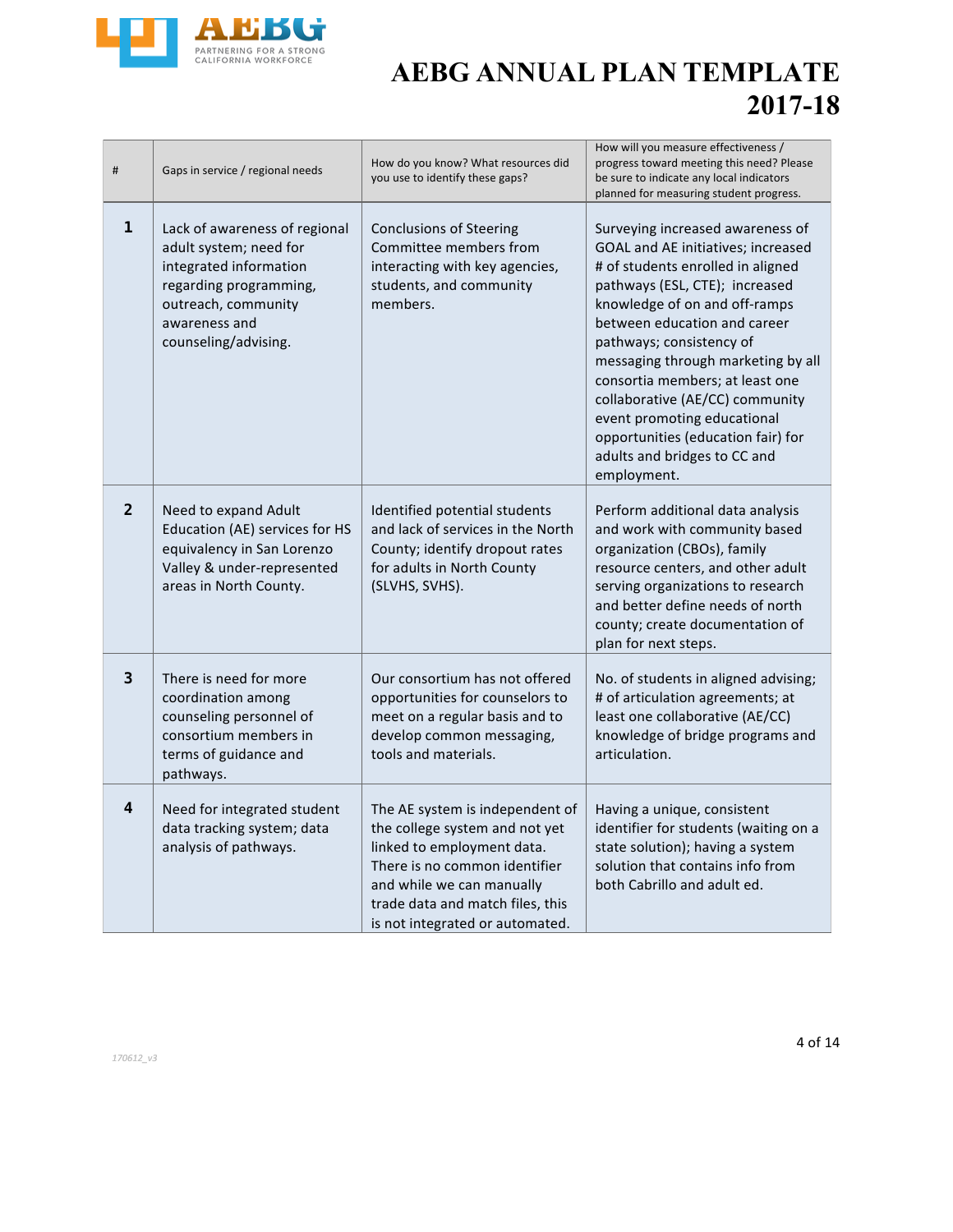

| 5 | Need for enhanced<br>professional development<br>(PD) around adult learning<br>theory (ALT), and other best<br>practices in adult learning and<br>technology application, and<br>refresh for Adult Education<br>(AE) certificated teachers. | Conclusions of Board and<br><b>Steering Committee members</b><br>from interacting with faculty,<br>teachers and staff. This was also<br>identified from results of<br>professional development<br>survey conducted in early Spring<br>2017. | Attendance at joint professional<br>development (PD) events in best<br>practices in adult learning and<br>effective instructional strategies<br>such as visible learning strategies;<br>demonstrated knowledge and<br>application of PD; incorporating<br>ALT into PD options at CC under<br>Guided Pathways (GP) initiative.                                                                                                                            |
|---|---------------------------------------------------------------------------------------------------------------------------------------------------------------------------------------------------------------------------------------------|---------------------------------------------------------------------------------------------------------------------------------------------------------------------------------------------------------------------------------------------|----------------------------------------------------------------------------------------------------------------------------------------------------------------------------------------------------------------------------------------------------------------------------------------------------------------------------------------------------------------------------------------------------------------------------------------------------------|
| 6 | Need to address equity gaps<br>for adults in terms of<br>education and employment.                                                                                                                                                          | This was identified by the AEBG<br>Board at their retreat in May<br>2017.                                                                                                                                                                   | Evidence of closing equity gaps in<br>terms of increased rates of AE<br>certificates and CC certificates/<br>degrees, increased job placement<br>#s, and higher wages among<br>underserved adults; evidence of<br>increased throughput of students<br>coming from AE and attaining key<br>benchmarks at CC such as<br>successful noncredit<br>course/sequence completion, basic<br>skills sequence completion, success<br>in transfer level course, etc. |

#### **GAPS IN SERVICE**

#### For 2017-18, what strategies are planned to incrementally increase capacity in identified gap areas and / or help maintain established levels of service (Must list at least one)?

*Identify* strategies planned to incrementally increase capacity in identified gap areas as well as those that help maintain established levels of service. Plans will have identified programming and service gaps including lack of providers, services, access, attainment, and/or performance. These might include, but are not limited to, working with other partners in the service area, developing or expanding programs and plans to assess the effectiveness of these expanded efforts.

Continue to articulate pathways in ESL, Basic Skills, and CTE and facilitate improved communication among counselors/advisors of different consortium members including the development of a comprehensive outreach and counseling plan for adult learners.

Continue to increase awareness of adult training and education opportunities (GOAL), generate increased enrollment among consortium members, and hold education faire to further promote educational opportunities.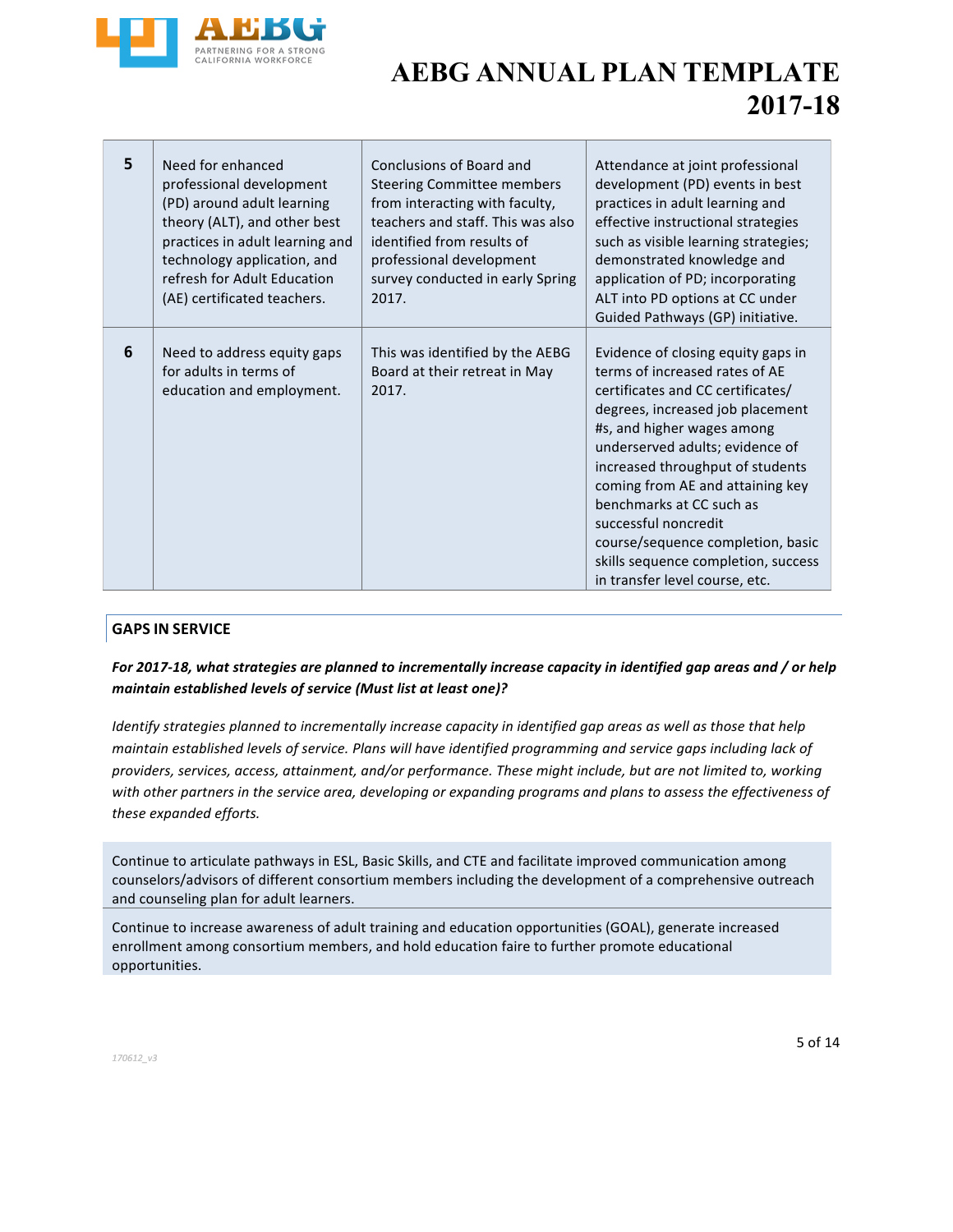

Seek to create a plan for expanded services in North County area of Santa Cruz County (San Lorenzo Valley and other underserved areas) for the FY17-18 and FY18-19 years due to lack of access in ABE/ASE and HS equivalency services.

Research equity gaps among adult population groups that we are trying to serve in order to provide insight on priorities for FY18-19.

#### **SEAMLESS TRANSITIONS**

*Explain how consortium members and partners are integrating existing programs and services and creating* seamless transitions into post-secondary education or the workforce. Please also identify key challenges faced and / or overcome during the 2016-17 Program Year in your efforts to transition students.

| In 2016-17 what<br>strategies were planned?                                                           | To what extent have these strategies<br>been implemented? | What challenges<br>prevented full<br>implementation?                                                                                                                                                 | What intervention<br>strategies, if any,<br>are planned for<br>the future? If you<br>are not planning to<br>implement or<br>expand on this<br>strategy in the<br>coming year, type<br>"None" | What state<br>support would be<br>most helpful to<br>fully implement<br>this strategy?                              |
|-------------------------------------------------------------------------------------------------------|-----------------------------------------------------------|------------------------------------------------------------------------------------------------------------------------------------------------------------------------------------------------------|----------------------------------------------------------------------------------------------------------------------------------------------------------------------------------------------|---------------------------------------------------------------------------------------------------------------------|
| a. Continue to map<br>pathways, inform<br>stakeholders and<br>students.                               | 3 - Somewhat implemented                                  | Lack of full-time<br>consortium<br>director to lead<br>comprehensive<br>pathway mapping<br>effort between<br>consortium<br>members.                                                                  | Continue to<br>map pathways<br>among<br>consortium<br>members, and<br>increase<br>communication<br>/coordination<br>among<br>counselors for<br>improved<br>guidance.                         | Increased<br>financial<br>resources to<br>fund time and<br>effort for<br>coordination<br>and pathway<br>development |
| b. Continue to<br>identify and provide<br>resources to staff<br>responsible for<br>updating Pathways. | 3 - Somewhat implemented                                  | While consortium<br>staff surveyed for<br>resource<br>identification and<br>implemented a<br>bridge class for<br>Health Pathway,<br>lack of full-time<br>director prevented<br>more<br>comprehensive | Facilitate<br>greater<br>collaboration<br>and increased<br>communicatio<br>n between<br>faculty and<br>teachers of<br>different<br>members to<br>work on                                     | Increased<br>financial<br>resources by<br>state.                                                                    |

*170612\_v3*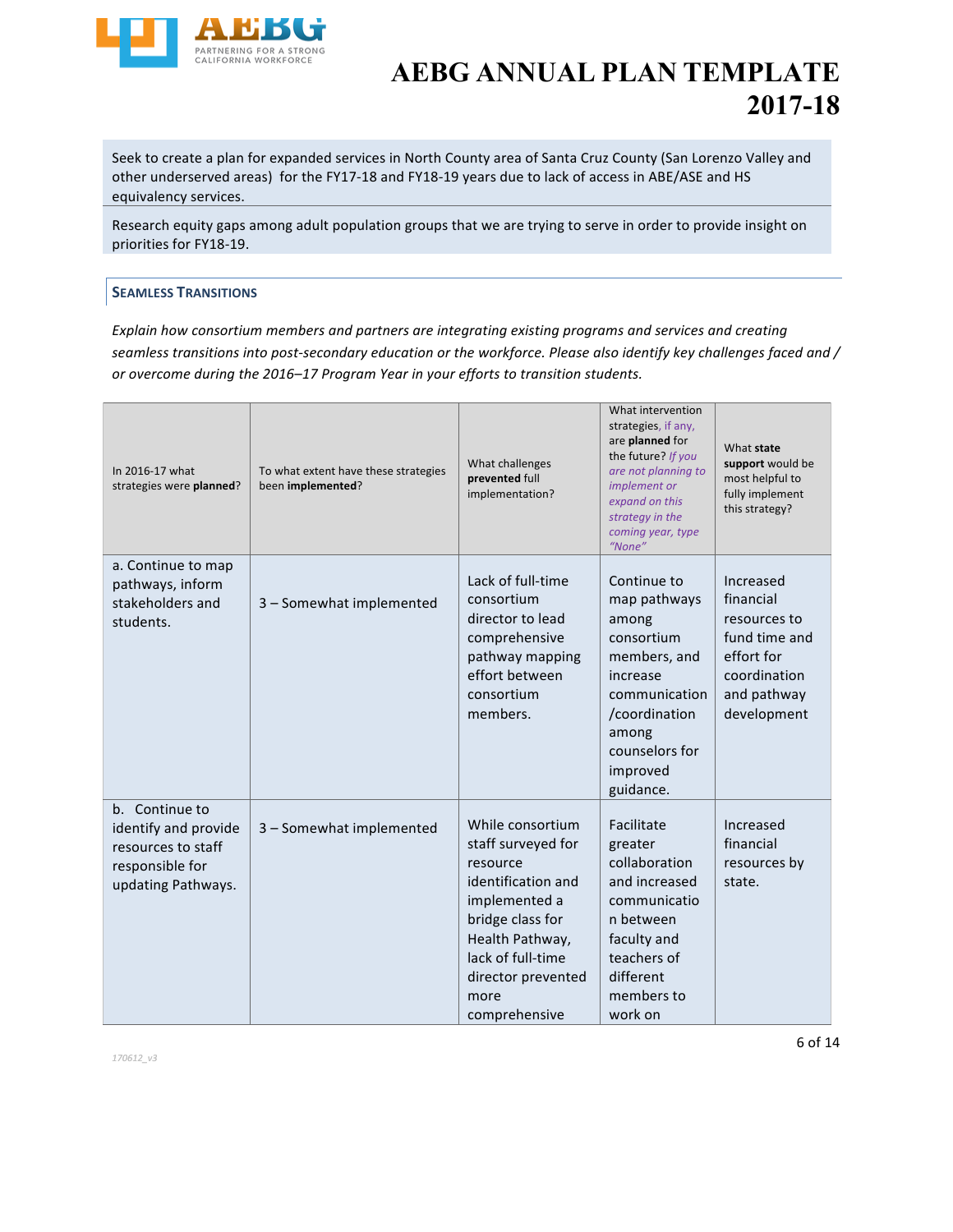

|                                                                                                                                                                           |                        | work in updating<br>pathways.                                                                                                                         | greater<br>alignment of<br>ESL/BS/CTE<br>pathways.                                                  |                                     |
|---------------------------------------------------------------------------------------------------------------------------------------------------------------------------|------------------------|-------------------------------------------------------------------------------------------------------------------------------------------------------|-----------------------------------------------------------------------------------------------------|-------------------------------------|
| c. Continue the<br>integration of<br>updating pathways<br>by collaborating<br>with stakeholders:<br>continue and<br>implement the<br>instructional<br>planning processes. | 4 – Mostly implemented | Challenge of<br>coordinating<br>efforts with<br>industry and<br>educational<br>stakeholders, and<br>making that<br>connection with<br>post-secondary. | Increase cross<br>representation<br>on AE<br>community<br>councils and<br>CTE advisory<br>councils. | Increased<br>financial<br>resources |

#### For 2017-18, what NEW strategies are planned to integrate existing programs and create seamless transitions into postsecondary education or the workforce (Must list at least one)?

How will the Consortium align and connect existing and future adult education programs to postsecondary academic pathways and/or career pathways leading to employment? Activities should address how the Consortium will align placement tools, curriculum, assessment tools and rubrics, and student performance outcomes across *delivery* systems to ensure that student transition paths, both between providers and into postsecondary credit programs, are understood and supported across all systems.

Align academic and social support for adult educational system, including increased alignment of assessment, placement and counseling guidance among consortium members.

Implement a more integrated student data tracking system between consortium member's systems.

#### **STUDENT ACCELERATION**

*Explain how your consortium members and partners have employed approaches proven to accelerate a student's progress toward his or her academic or career goals, such as contextualized basic skills and career technical* education, and other joint programming strategies between adult education, post-secondary institutions, and *career technical education.*

| In 2016-17 what strategies<br>were planned? | To what extent have these<br>strategies been implemented? | What challenges<br>prevented full<br>implementation? | What intervention<br>strategies, if any,<br>are planned for<br>the future? If you<br>are not planning to<br><i>implement or</i><br>expand on this<br>strategy in the | What state<br>support would be<br>most helpful to<br>fully implement<br>this strategy? |
|---------------------------------------------|-----------------------------------------------------------|------------------------------------------------------|----------------------------------------------------------------------------------------------------------------------------------------------------------------------|----------------------------------------------------------------------------------------|
|---------------------------------------------|-----------------------------------------------------------|------------------------------------------------------|----------------------------------------------------------------------------------------------------------------------------------------------------------------------|----------------------------------------------------------------------------------------|

*170612\_v3*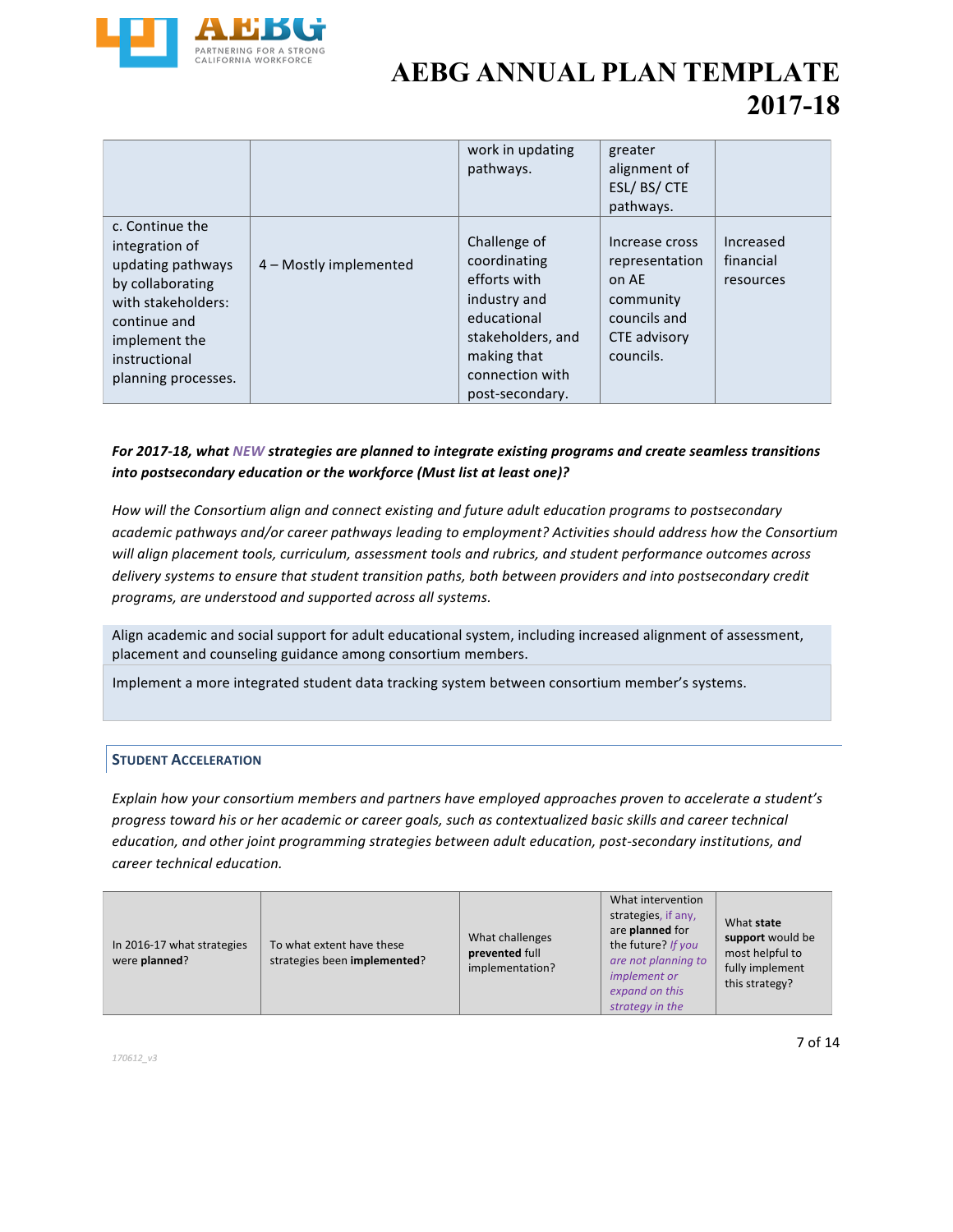

|                                                                                                                                                                                                                                                                |                            |                                                                        | coming year, type<br>"None"                                                                                                                                                                                       |                                                                                                                                                                                            |
|----------------------------------------------------------------------------------------------------------------------------------------------------------------------------------------------------------------------------------------------------------------|----------------------------|------------------------------------------------------------------------|-------------------------------------------------------------------------------------------------------------------------------------------------------------------------------------------------------------------|--------------------------------------------------------------------------------------------------------------------------------------------------------------------------------------------|
| a. Continue to utilize<br>labor market<br>information, dialogue<br>with employers, and<br>surveys of students to<br>identify a CTE<br>pathway in which<br>classes/courses can<br>be offered using<br>contextualized<br>language and job<br>skills instruction. | 3 - Somewhat implemented   | Challenge to find<br>instructors to<br>implement needed<br>courses.    | Need to<br>explore<br>Integrated<br><b>Basic</b><br>Education &<br><b>Skills Training</b><br>$(I-BEST)$<br>teaching<br>program or<br>other best<br>practice for<br>consideration<br>in planned<br>bridge classes. | <b>Need</b><br>additional<br>financial<br>resources to<br>fund the<br>additional<br>training.                                                                                              |
| b. Offer regional<br>professional<br>development in Adult<br>Learning Theory to<br>Faculty, Classified<br>Staff, and<br>Administrators across<br>all member<br>institutions                                                                                    | 2 – Mostly not implemented | Lack of full-time<br>consortium<br>director to lead<br>such an effort. | Currently in<br>planning<br>stages to<br>implement<br>regional PD in<br>adult learning<br>theory in the<br>Fall for<br>members;                                                                                   | <b>Need</b><br>additional<br>financial<br>resources to<br>fund the<br>additional<br>training;<br>examples of<br>best practices<br>from other<br>consortiums in<br>terms of<br>regional PD. |

#### For 2017-18, what NEW strategies are planned to accelerate student progress (Must list at least one)?

*Identify activities that you will implement and/or improve through using specific evidence- based strategies across* the region, within and between systems where they currently don't exist, to accelerate student's progress. Common strategies include compressing courses into shorter, more intensive terms (accelerated), individualized instruction *based* on a student's competencies (competency-based), and putting basic skills content into the context of a student's goals and career path (contextualized).

Work with Cabrillo's Basic Skills and Student Outcome Transformation (BSSOT) initiative to put basic skills into the context of student's career path (contextualized learning such as the English Acceleration Project), and to integrate student support into targeted basic skills classes so they make progress towards goals & career path.

Explore the implementation of Individualized Academic/Career Plan (IAP) that is aligned with current county programs.

*170612\_v3*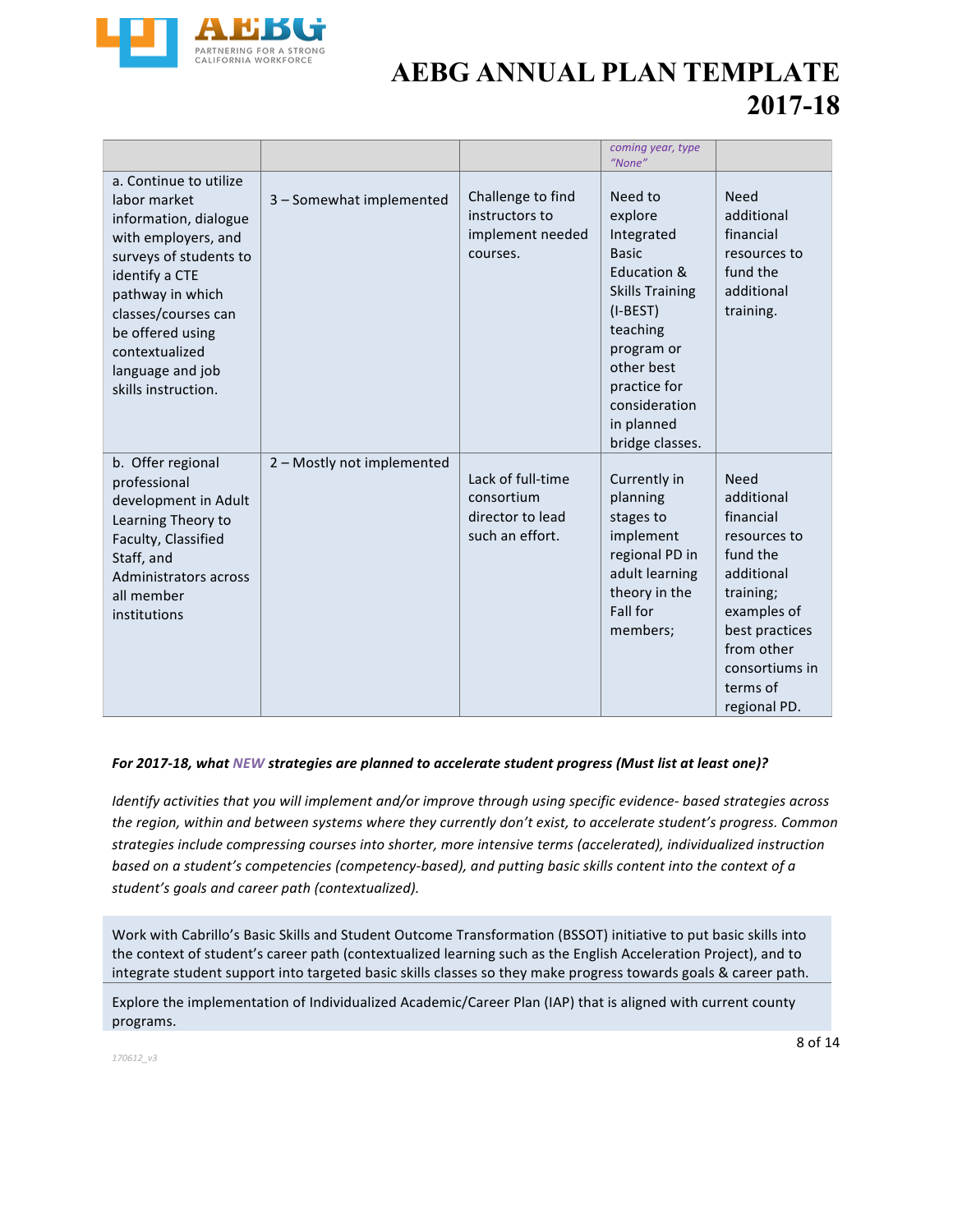

Increase the number of noncredit course offerings to accelerate students' progress through basic skills sequences.

#### **SHARED PROFESSIONAL DEVELOPMENT**

*Explain how your consortium has collaborated in the provision of ongoing professional development opportunities* for faculty and other staff to help them achieve greater program integration, consortium alignment, and improve *student outcomes.*

| In 2016-17 what<br>strategies<br>were planned?                                                                        | To what extent have these<br>strategies been<br>implemented? | What challenges<br>prevented full<br>implementation?                                                                                          | What<br>intervention<br>strategies, if<br>any, are<br>planned for<br>the future? If<br>vou are not<br>planning to<br>implement or<br>expand on this<br>strategy in the<br>coming year,<br>type "None"                        | What state<br>support would<br>be most<br>helpful to fully<br>implement this<br>strategy? |
|-----------------------------------------------------------------------------------------------------------------------|--------------------------------------------------------------|-----------------------------------------------------------------------------------------------------------------------------------------------|------------------------------------------------------------------------------------------------------------------------------------------------------------------------------------------------------------------------------|-------------------------------------------------------------------------------------------|
| a. Practices in<br>basic and secondary<br>skills that build<br>'college readiness'<br>skills                          | 4 - Mostly implemented                                       | Challenge with<br>time to review and<br>collaborate College<br>and Career<br>Readiness<br>Standards (C&CRS)<br>and discuss<br>implementation. | Continue to<br>work with<br>Outreach and<br>Technical<br>Assistance<br><b>Network</b><br>(OTAN) to<br>implement<br>best C&CRS<br>practices into<br>basic skills<br>classes;<br>engage<br>Cabrillo faculty<br>to participate. | Additional<br>financial<br>resources                                                      |
| b. Team building,<br>critical thinking,<br>problem solving,<br>study skills, soft<br>skills, and career<br>assessment | 3 - Somewhat implemented                                     | Challenge to find<br>time to structure<br>the courses to<br>incorporate these<br>topics.                                                      | Continue to<br>identify ways<br>to further<br>coordinate<br>around adult<br>student's                                                                                                                                        | Additional<br>financial<br>resources and<br>technical<br>assistance.                      |

*170612\_v3*

9 of 14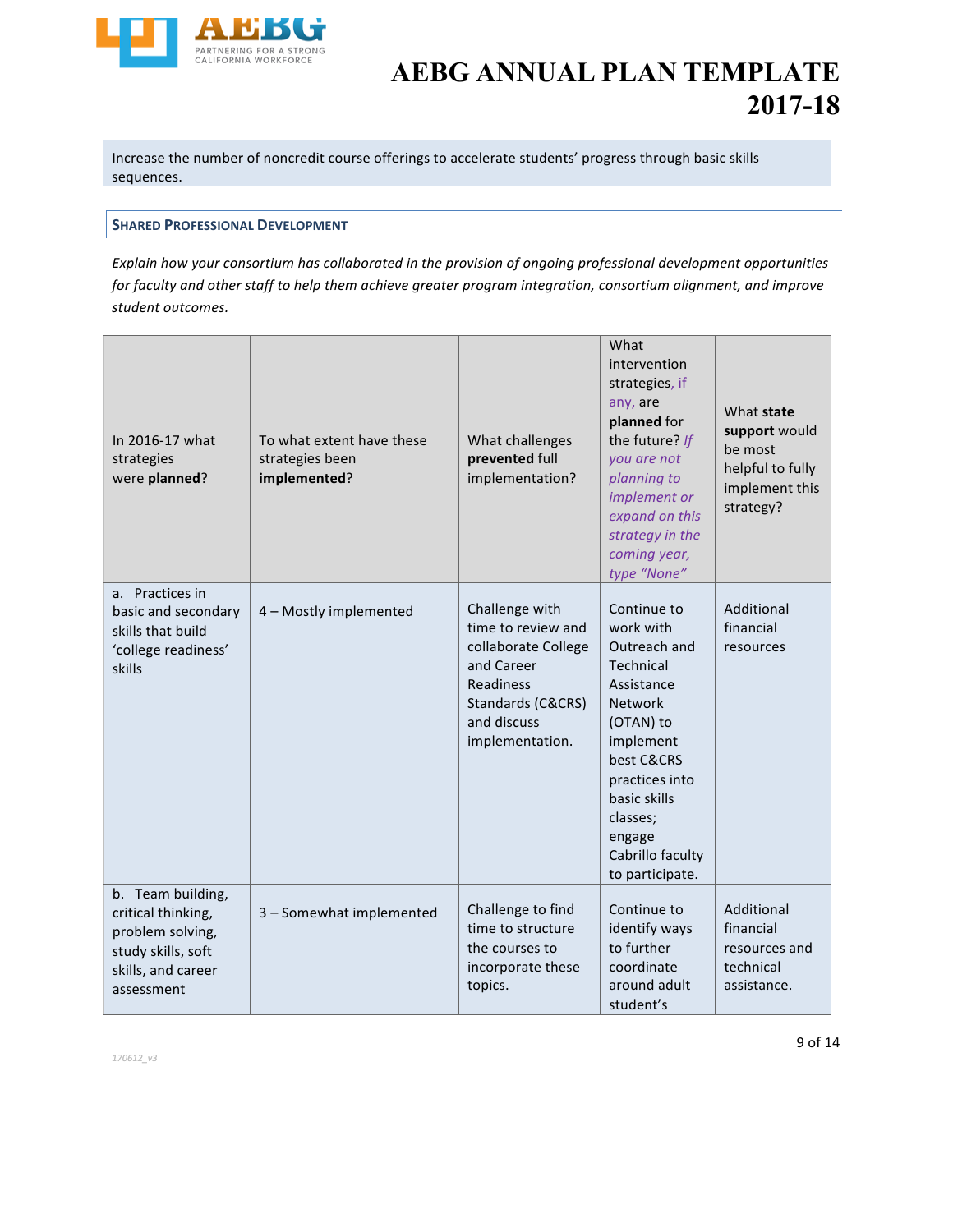

|                                                                                                                           |                            |                                                                             | exposure to<br>soft skill<br>development<br>and career<br>exposure/asse<br>ssment.                                                                                            |                                      |
|---------------------------------------------------------------------------------------------------------------------------|----------------------------|-----------------------------------------------------------------------------|-------------------------------------------------------------------------------------------------------------------------------------------------------------------------------|--------------------------------------|
| c. Technology use<br>and integration to<br>enhance and<br>expand technology<br>instruction                                | 4 - Mostly implemented     | Challenge to keep<br>the technology<br>updated.                             | Continue to<br>provide up-to-<br>date<br>technology<br>instruction.                                                                                                           | Additional<br>financial<br>resources |
| d. New models and<br>instructional<br>strategies for<br>contextualized<br>and/or accelerated<br>teaching and<br>learning. | 2 - Mostly not implemented | Lack of time to<br>plan for<br>professional<br>development in<br>this area. | Continue to<br>explore new<br>teaching<br>methods (ex.<br>Visible<br>Learning) and<br>consider visits<br>to locations<br>that are<br>implementing<br>accelerated<br>teaching. | Additional<br>financial<br>resources |

#### For 2017-18, what NEW strategies are planned to provide shared professional development (Must list at least *one)?*

A critical element to ensuring the effective implementation of the Consortium's plans to improve adult education programs are faculty and staff equipped with the skills, knowledge, and support needed to deliver high-quality *instruction and use classroom support strategies that foster learner persistence and goal achievement. Significant* and effective professional development will be required to build capacity within the existing systems to deliver this *new vision for adult learning throughout the state.*

Continue to provide professional development to faculty / teachers, staff around CASAS assessment.

#### **LEVERAGING RESOURCES**

See the attached adult education fiscal resources table on your consortium fact sheet. Explain how your consortium *is* leveraging and braiding these funds sources including those provided by consortium members and partners,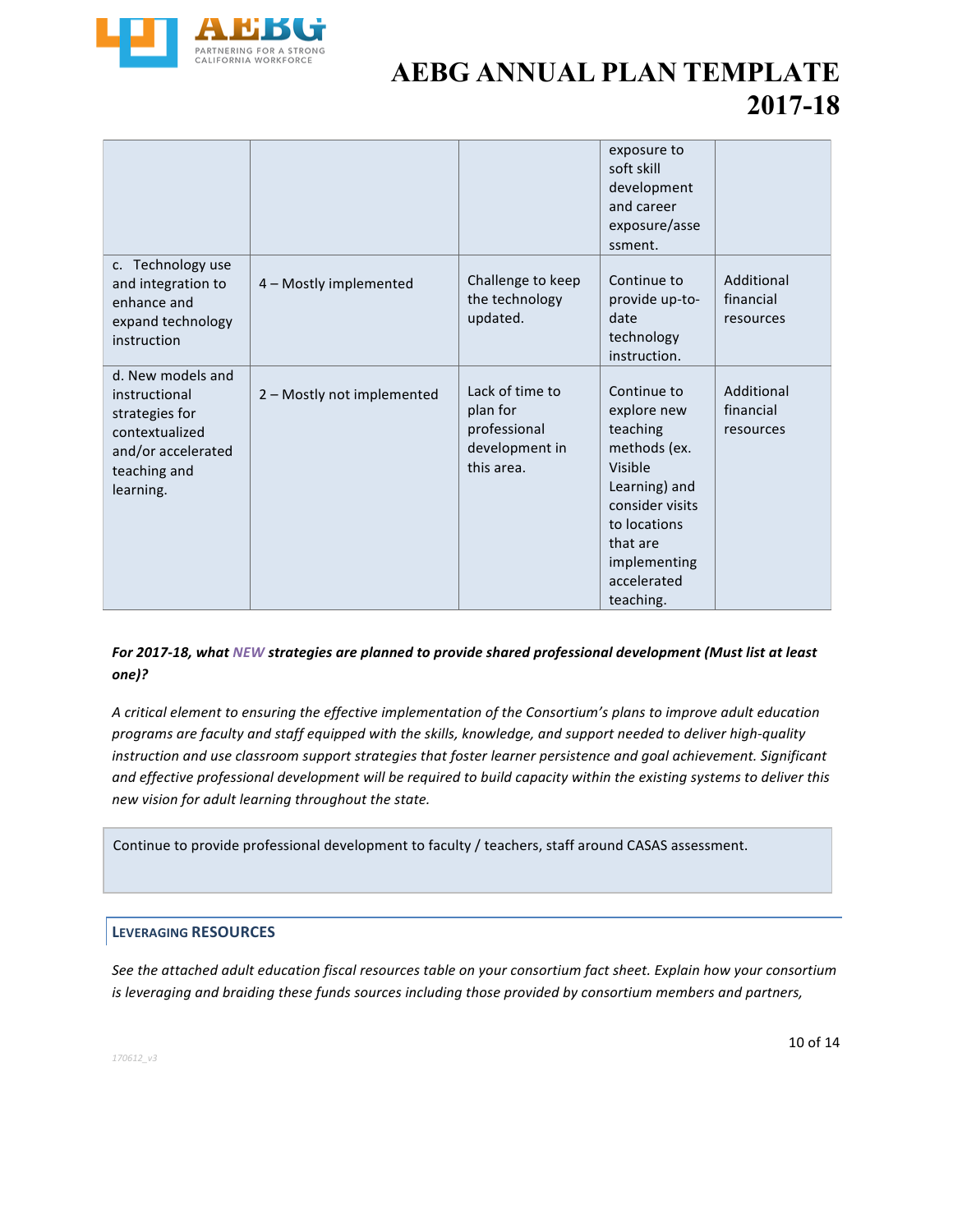

*incorporating existing regional structures, and reaching out to stakeholders and partners for participation and input.*

| In 2016-17 what<br>strategies<br>were planned?                                                                                                                                 | To what extent have these<br>strategies been<br>implemented? | What challenges<br>prevented full<br>implementation?                                                                                       | What<br>intervention<br>strategies, if<br>any, are<br>planned for<br>the future? If<br>you are not<br>planning to<br>implement or<br>expand on this<br>strategy in the<br>coming year,<br>type "None" | What state<br>support would<br>be most<br>helpful to fully<br>implement this<br>strategy?                                                          |
|--------------------------------------------------------------------------------------------------------------------------------------------------------------------------------|--------------------------------------------------------------|--------------------------------------------------------------------------------------------------------------------------------------------|-------------------------------------------------------------------------------------------------------------------------------------------------------------------------------------------------------|----------------------------------------------------------------------------------------------------------------------------------------------------|
| a. Exploring,<br>outreaching, and<br>expanding<br>partnerships with<br>other outside Adult<br><b>Education focused</b><br>entities.                                            | 3 - Somewhat implemented                                     | Lack of full-time<br>consortium<br>director prevented<br>more work in this<br>area to engage<br>community based<br>organizations<br>(CBO). | Will continue<br>to build on<br>identified<br>community<br>based<br>organizations<br>(CBOs) to<br>engage in<br>FY17-18.                                                                               | Additional<br>Financial<br>resources;<br>more TA in<br>how to<br>successfully<br>engage<br>partners into<br>regional adult<br>education<br>system. |
| b. Steering<br>committee to<br>review of potential<br>partners and how<br>they could further<br>support the AEBG<br>program; how can<br>they help address<br>gaps in services. | 3 - Somewhat implemented                                     | Need for further<br>review of CBOs and<br>further<br>communication                                                                         | <b>New</b><br>consortium<br>director will<br>focus on how<br>additional<br>community<br>partners can<br>provide<br>expanded<br>services in<br>adult<br>education<br>system.                           |                                                                                                                                                    |
| c. Expanding and<br>maintaining of<br>existing regional<br>resources and/or                                                                                                    | 3 - Somewhat implemented                                     | Challenge with a<br>set amount of<br>block grant funds<br>in light of increases                                                            | We will<br>continue to<br>look for best<br>practices in                                                                                                                                               | Need for<br>additional<br>financial<br>resources for                                                                                               |

*170612\_v3*

11 of 14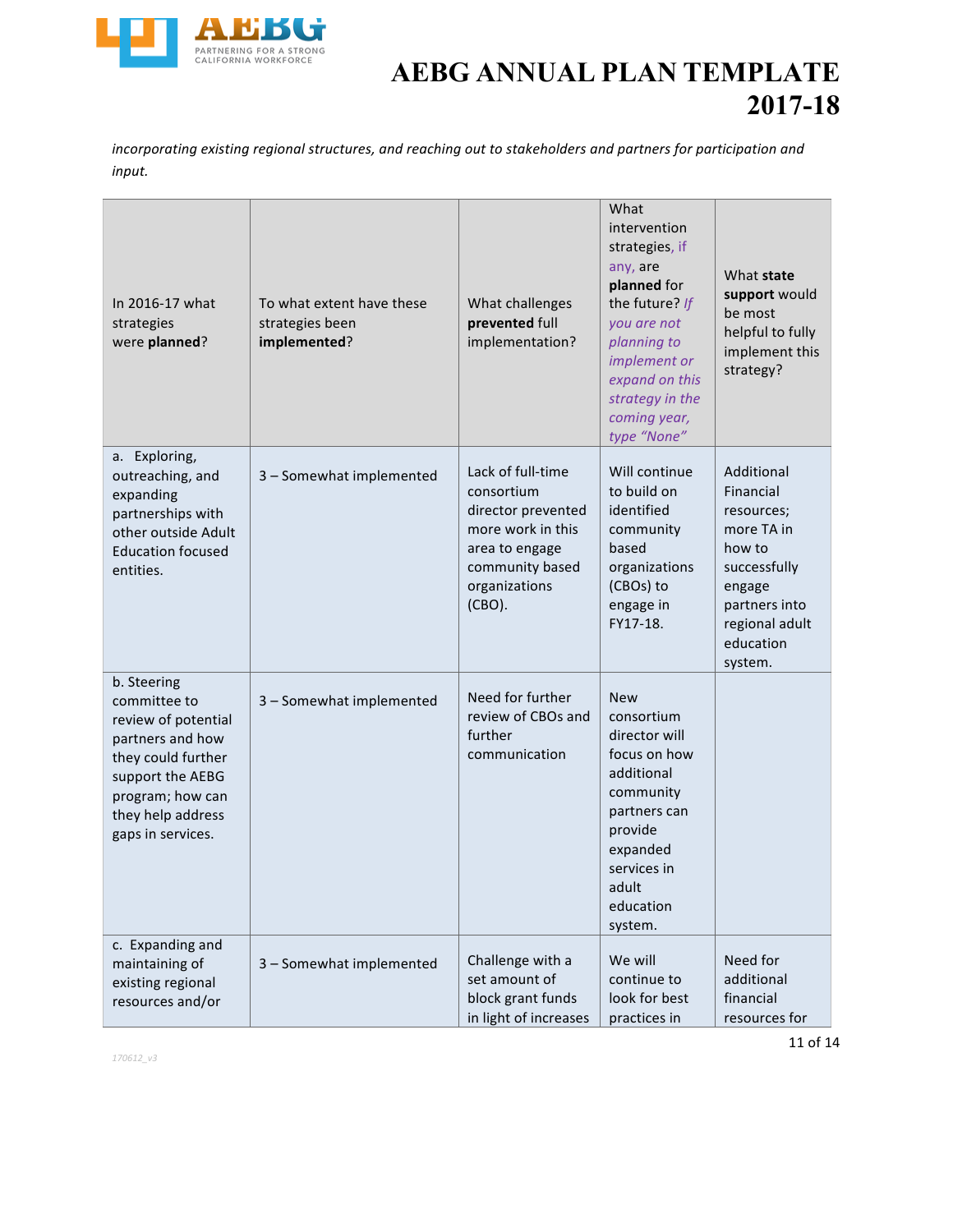

| programs for Adult<br>Ed students                                                                  |                        | in salary and health<br>benefits in coming<br>years.                           | sustainability<br>and seek to<br>identify<br>supplemental<br>funding<br>sources                                     | expanding AE<br>service-<br>particularly in<br>light of<br>increased<br>health benefit/<br>salary<br>expenses. |
|----------------------------------------------------------------------------------------------------|------------------------|--------------------------------------------------------------------------------|---------------------------------------------------------------------------------------------------------------------|----------------------------------------------------------------------------------------------------------------|
| d. Collaborating<br>and expanding<br>partnerships with<br>our local Workforce<br>Development Board | 4 - Mostly implemented | Challenge with<br>time for personnel<br>to work on<br>expanded<br>partnerships | Continue to<br>look at<br>priorities for<br>expanding<br>partnerships<br>with<br>Workforce<br>Development<br>Board. | Additional<br>financial<br>resources                                                                           |

#### For 2017-18, what NEW strategies are planned to leverage existing regional structures, including, but not limited to, with local workforce investment areas (Must list at least one)?

*Identify strategies planned to leverage existing regional structures and utilization of resources, including leverage* existing assets or structures to benefit the adult learners in the region. These assets or structures might include, for example, contributions from or collaborations with local Workforce Investment Boards (WIBs), industry employer groups, chambers of commerce, and county libraries.

Conducting joint professional development activities with other Cabrillo grants such as Basic Skills and Student Outcomes Transformation (BSSOT) and Strong Workforce.

Explore training ambassadors to participate in meetings to further collaboration, marketing and advocacy with WDB, industry employer groups/ chambers, libraries, etc.

Develop a cross awareness of funded initiatives that might impact students in adult education system.

### **SECTION 2: FISCAL MANAGEMENT**

Please provide an update on your AEBG fiscal spending. In the table below, identify the total MOE & Non-MOE funding spent or encumbered for the 2015-16 and 2016-17 program years.

|         | <b>Total AEBG</b><br><b>Funding</b> | <b>Total Spent</b> | <b>Total Funds</b><br>Remaining |
|---------|-------------------------------------|--------------------|---------------------------------|
| 2015-16 | \$0                                 | \$3,046,518        | \$0                             |

*170612\_v3*

12 of 14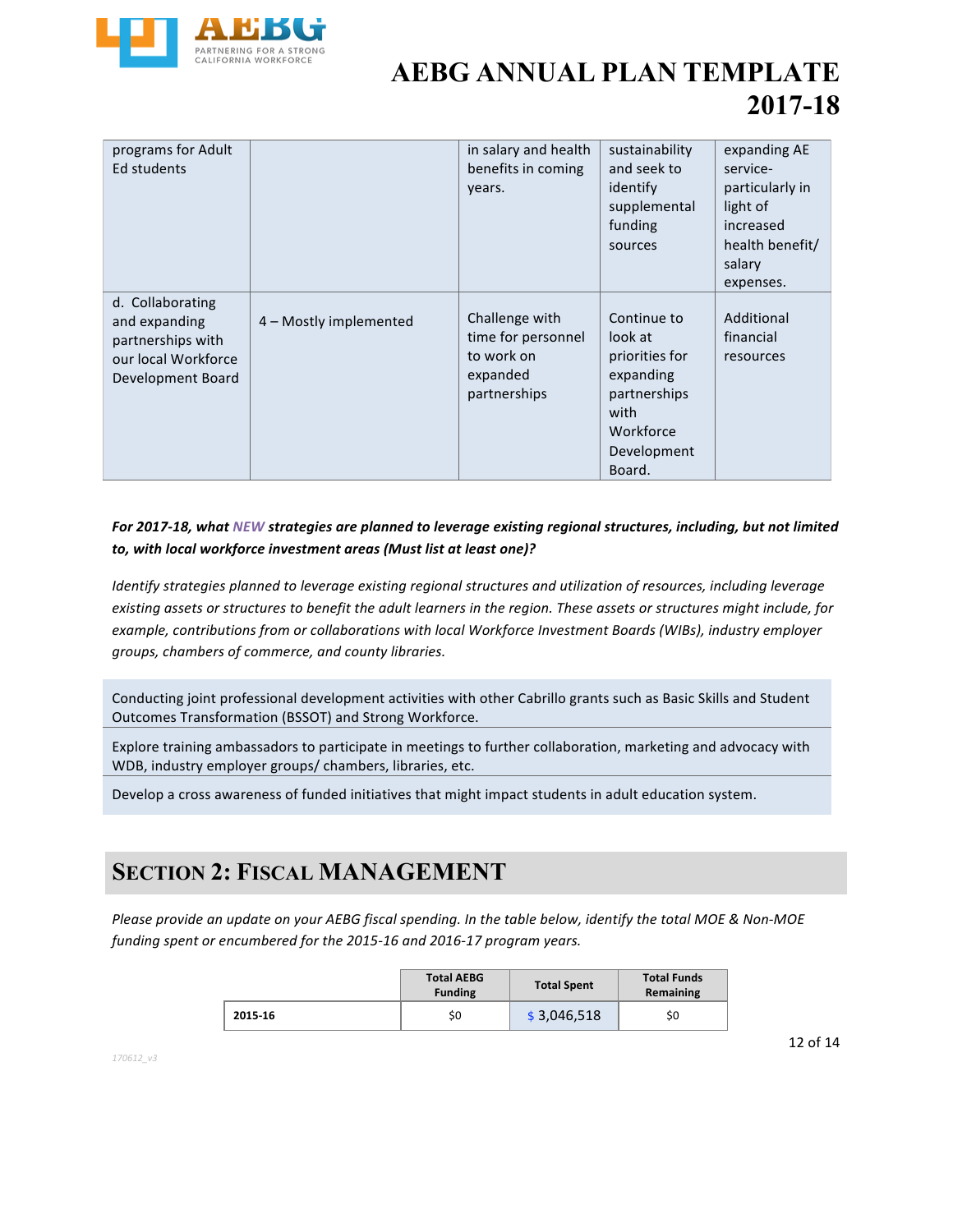

| 2016-17 | эı     | \$3,032,786 | οU |
|---------|--------|-------------|----|
| Total   | <br>Ju |             | JU |

Please identify challenges faced related to spending or encumbering AEBG funding.

No major challenges in spending funds. In order to expand and grow to meet adult learning needs in our region, additional state funds are needed.

*Please describe your approach to incorporating remaining funds from 2015-16 and 2016-17 into activities planned for 2017-18. (Limit: 250 words)*

Look to re-allocate resources to supplement funding needs for new activities in FY 2017-18, particularly in areas of professional development, marketing, and outreach and to consider expand programming.

### **SECTION 3: CERTIFICATION AND SUBMISSION**

As a condition of receiving AEBG funds, each Consortium must confirm they have read, understand, and agree to

Download 2017-18 General Assurances

*adhere to the measures put forth in the 2017–18 AEBG General Assurances Document.* 

Failure to meet the requirements listed in the 2017–18 AEBG General Assurances Document may result in a determination of non-compliance and lead to partial or complete loss of Consortium and / or Member funding.